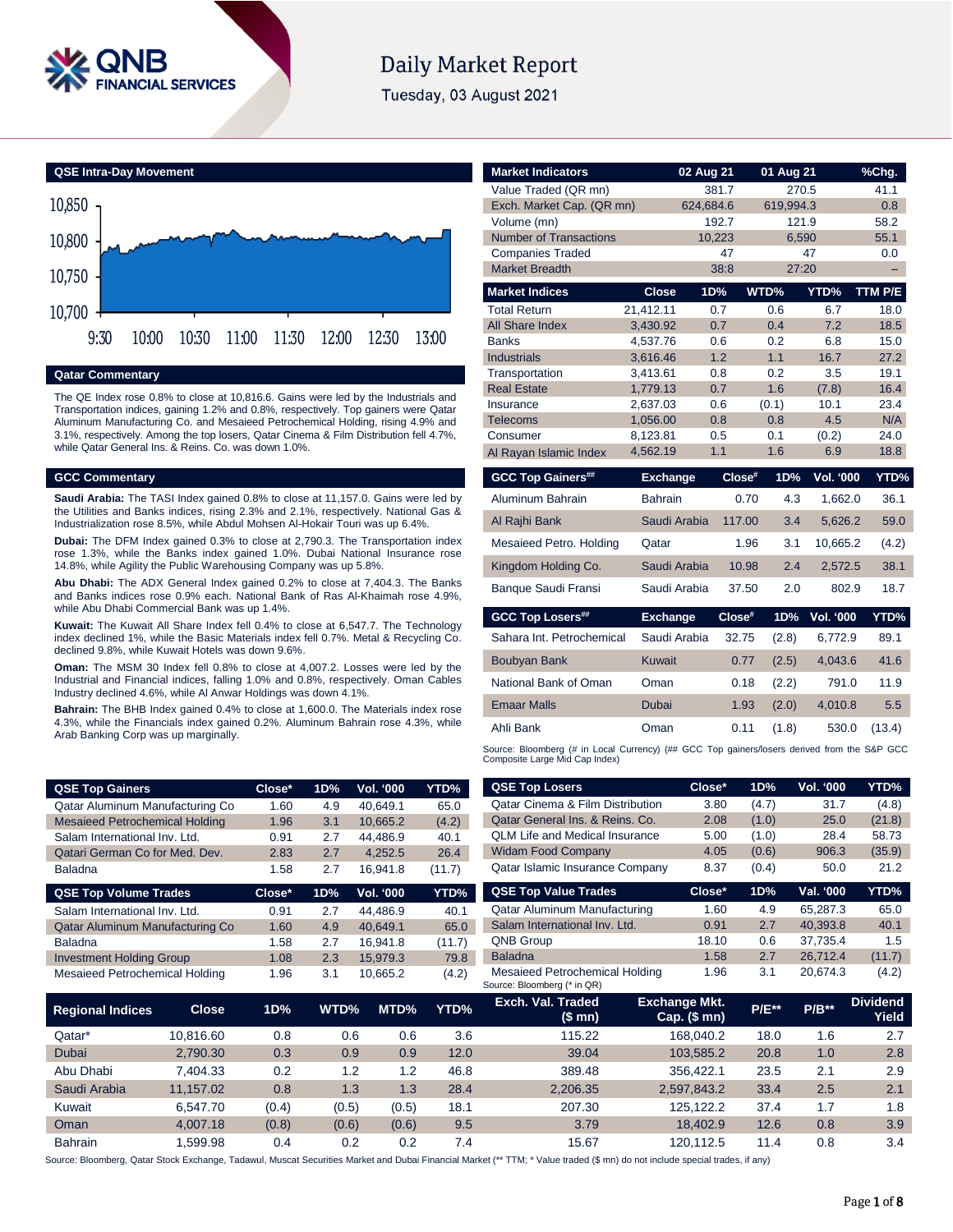### **Qatar Market Commentary**

- The QE Index rose 0.8% to close at 10,816.6. The Industrials and Transportation indices led the gains. The index rose on the back of buying support from GCC, Arab and foreign shareholders despite selling pressure from Qatari shareholders.
- Qatar Aluminum Manufacturing Co. and Mesaieed Petrochemical Holding were the top gainers, rising 4.9% and 3.1%, respectively. Among the top losers, Qatar Cinema & Film Distribution fell 4.7%, while Qatar General Ins. & Reins. Co. was down 1.0%.
- Volume of shares traded on Monday rose by 58.2% to 192.7mn from 121.9mn on Sunday. Further, as compared to the 30-day moving average of 121.9mn, volume for the day was 58.0% higher. Salam International Inv. Ltd. and Qatar Aluminum Manufacturing Co. were the most active stocks, contributing 23.1% and 21.1% to the total volume, respectively.

| <b>Overall Activity</b>        | Buy %*   | Sell %*  | Net (QR)         |
|--------------------------------|----------|----------|------------------|
| Qatari Individuals             | 40.10%   | 51.97%   | (45, 296, 847.2) |
| <b>Qatari Institutions</b>     | 14.89%   | 16.13%   | (4,742,561.4)    |
| Qatari                         | 54.99%   | 68.10%   | (50.039.408.7)   |
| <b>GCC Individuals</b>         | 0.39%    | 0.58%    | (728, 862.7)     |
| <b>GCC</b> Institutions        | 2.94%    | 1.09%    | 7,048,972.1      |
| <b>GCC</b>                     | 3.33%    | 1.68%    | 6,320,109.4      |
| Arab Individuals               | 15.11%   | 14.99%   | 457,549.5        |
| <b>Arab Institutions</b>       | $0.00\%$ | $0.00\%$ |                  |
| Arab                           | 15.11%   | 14.99%   | 457,549.5        |
| <b>Foreigners Individuals</b>  | 3.72%    | 4,22%    | (1,928,068.4)    |
| <b>Foreigners Institutions</b> | 22.85%   | 11.01%   | 45,189,818.2     |
| <b>Foreigners</b>              | 26.57%   | 15.23%   | 43,261,749.8     |

Source: Qatar Stock Exchange (\*as a % of traded value)

# **Earnings Releases, Global Economic Data and Earnings Calendar**

#### **Earnings Releases**

| <b>Company</b>                             | <b>Market</b> | <b>Currency</b> | Revenue (mn)<br>2Q2021 | % Change<br>YoY | <b>Operating Profit</b><br>(mn) 2Q2021 | % Change<br>YoY | Net Profit<br>(mn) 2Q2021 | $\frac{9}{6}$<br>Change<br>YoY |
|--------------------------------------------|---------------|-----------------|------------------------|-----------------|----------------------------------------|-----------------|---------------------------|--------------------------------|
| Middle East Paper Co.                      | Saudi Arabia  | <b>SR</b>       | 250.5                  | 29.4%           | 49.9                                   | 196.9%          | 43.1                      | 276.6%                         |
| Makkah Construction and<br>Development Co. | Saudi Arabia  | <b>SR</b>       | 33.0                   | 450.0%          | (3.0)                                  | N/A             | (4.0)                     | N/A                            |
| Saudi Telecom Co.                          | Saudi Arabia  | <b>SR</b>       | 15.899.0               | 6.6%            | 3.250.0                                | 6.1%            | 2.821.0                   | 3.6%                           |
| Dubai Insurance Co.                        | Dubai         | <b>AED</b>      | 268.4                  | 33.2%           |                                        |                 | 15.6                      | 44.0%                          |
| National Industries Group<br>Holding       | Dubai         | <b>AED</b>      | 27.3                   | 42.5%           | -                                      | -               | 24.5                      | 106.9%                         |

Source: Company data, DFM, ADX, MSM, TASI, BHB.

# **Global Economic Data**

| <b>Date</b> | <b>Market</b> | <b>Source</b>                   | <b>Indicator</b>                       | Period | <b>Actual</b> | <b>Consensus</b>         | <b>Previous</b> |
|-------------|---------------|---------------------------------|----------------------------------------|--------|---------------|--------------------------|-----------------|
| $02 - 08$   | US            | Markit                          | Markit US Manufacturing PMI            | Jul    | 63.4          | 63.1                     | 63.1            |
| $02 - 08$   | US            | Institute for Supply Management | <b>ISM Manufacturing</b>               | Jul    | 59.5          | 61                       | 60.6            |
| $02 - 08$   | UK            | Markit                          | Markit UK PMI Manufacturing SA         | Jul    | 60.4          | 60.4                     | 60.4            |
| $02 - 08$   | EU            | <b>Markit</b>                   | Markit Eurozone Manufacturing PMI      | Jul    | 62.8          | 62.6                     | 62.6            |
| $02 - 08$   | Germany       | Markit                          | Markit/BME Germany Manufacturing PMI   | Jul    | 65.9          | 65.6                     | 65.6            |
| $02 - 08$   | France        | <b>Markit</b>                   | <b>Markit France Manufacturing PMI</b> | Jul    | 58            | 58.1                     | 58.1            |
| 02-08       | Japan         | Markit                          | Jibun Bank Japan PMI Mfg               | Jul    | 53            | $\overline{\phantom{0}}$ | 52.2            |
| $02 - 08$   | Japan         | Economic and Social Research I  | <b>Consumer Confidence Index</b>       | Jul    | 37.5          | 36.9                     | 37.4            |
| $02 - 08$   | China         | Markit                          | Caixin China PMI Mfg                   | Jul    | 50.3          | 51                       | 51.3            |
| $02 - 08$   | India         | <b>Markit</b>                   | Markit India PMI Mfg                   | Jul    | 55.3          |                          | 48.1            |

Source: Bloomberg (s.a. = seasonally adjusted; n.s.a. = non-seasonally adjusted; w.d.a. = working day adjusted)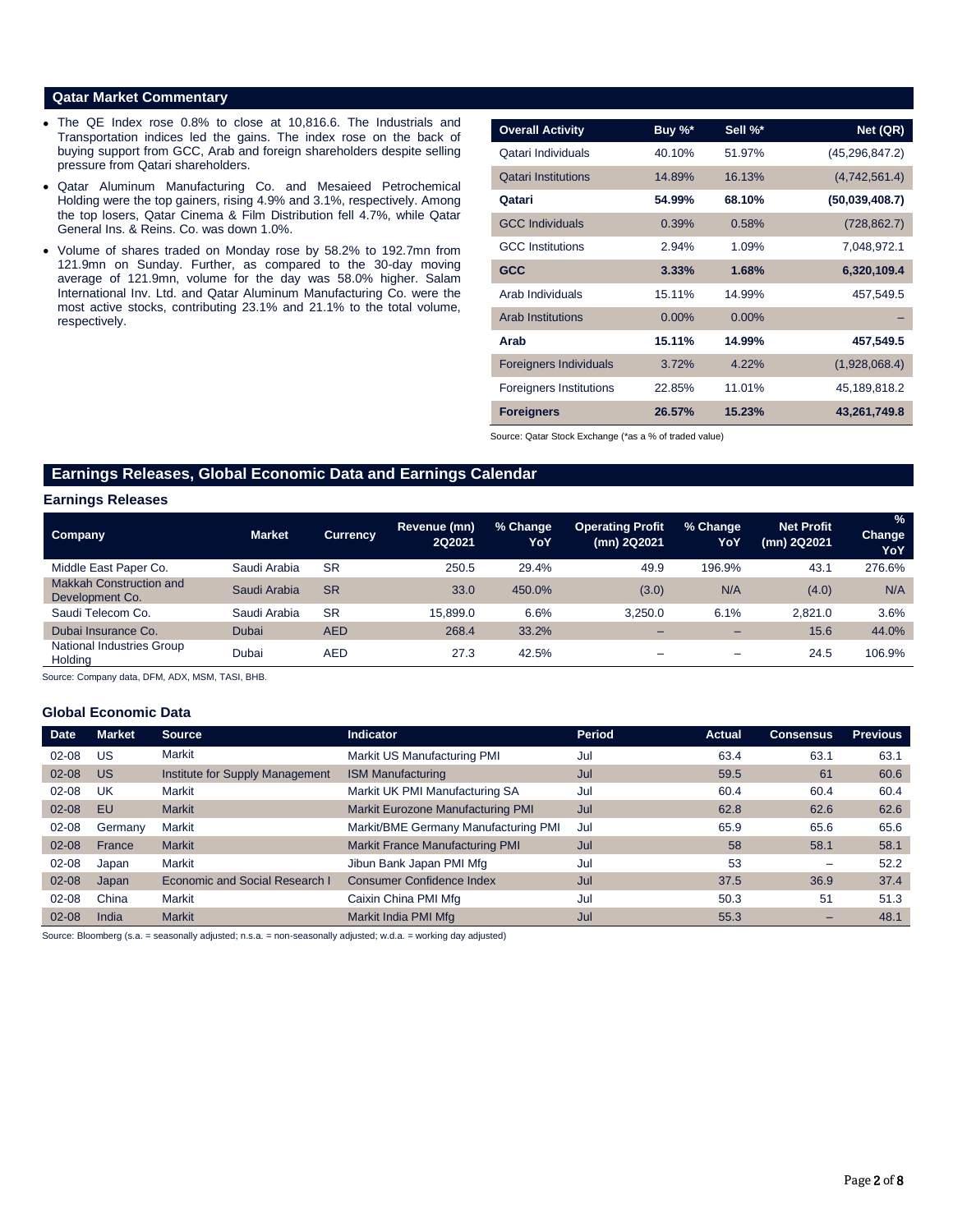### **Earnings Calendar**

| <b>Tickers</b> | <b>Company Name</b>                           | Date of reporting 2Q2021 results | No. of days remaining | <b>Status</b> |
|----------------|-----------------------------------------------|----------------------------------|-----------------------|---------------|
| <b>SIIS</b>    | Salam International Investment Limited        | 4-Aug-21                         |                       | Due           |
| <b>AKHI</b>    | Al Khaleej Takaful Insurance Company          | 4-Aug-21                         | $\overline{1}$        | <b>Due</b>    |
| <b>DOHI</b>    | Doha Insurance Group                          | 4-Aug-21                         |                       | Due           |
| QAMC           | Qatar Aluminum Manufacturing Company          | 5-Aug-21                         | $\overline{2}$        | <b>Due</b>    |
| <b>GISS</b>    | <b>Gulf International Services</b>            | 5-Aug-21                         | $\overline{2}$        | Due           |
| <b>MPHC</b>    | Mesaieed Petrochemical Holding Company        | 5-Aug-21                         | $\overline{2}$        | <b>Due</b>    |
| <b>IQCD</b>    | <b>Industries Qatar</b>                       | 5-Aug-21                         | $\overline{2}$        | Due           |
| QATI           | <b>Qatar Insurance Company</b>                | 8-Aug-21                         | 5                     | Due           |
| <b>IHGS</b>    | <b>INMA Holding Group</b>                     | 8-Aug-21                         | 5                     | Due           |
| <b>DBIS</b>    | Dlala Brokerage & Investment Holding Company  | 9-Aug-21                         | 6                     | <b>Due</b>    |
| QISI           | Qatar Islamic Insurance Group                 | 9-Aug-21                         | 6                     | Due           |
| <b>QGRI</b>    | Qatar General Insurance & Reinsurance Company | 10-Aug-21                        | $\overline{7}$        | <b>Due</b>    |
| <b>AHCS</b>    | Aamal Company                                 | 10-Aug-21                        | 7                     | Due           |
| <b>IGRD</b>    | <b>Investment Holding Group</b>               | 10-Aug-21                        | $\overline{7}$        | <b>Due</b>    |
| QFBQ           | <b>Qatar First Bank</b>                       | 11-Aug-21                        | 8                     | Due           |
| <b>MRDS</b>    | Mazaya Qatar Real Estate Development          | 11-Aug-21                        | 8                     | <b>Due</b>    |
| <b>MCCS</b>    | Mannai Corporation                            | 11-Aug-21                        | 8                     | Due           |
| <b>BLDN</b>    | <b>Baladna</b>                                | 11-Aug-21                        | 8                     | <b>Due</b>    |
| QOIS           | Qatar Oman Investment Company                 | 11-Aug-21                        | 8                     | Due           |
| <b>MERS</b>    | Al Meera Consumer Goods Company               | 11-Aug-21                        | 8                     | <b>Due</b>    |
| QGMD           | Qatari German Company for Medical Devices     | 12-Aug-21                        | 9                     | Due           |
| <b>ZHCD</b>    | <b>Zad Holding Company</b>                    | 12-Aug-21                        | 9                     | Due           |

Source: QSE

#### **News Qatar**

- **MRDS to disclose its semi-annual financial results on August 11 –** Mazaya Qatar Real Estate Development (MRDS) will disclose its financial statement for the period ending June 30, 2021 on August 11, 2021. (QSE)
- **QGMD to disclose its semi-annual financial results on August 12 –** Qatari German Company for Medical Devices (QGMD) will disclose its financial statement for the period ending June 30, 2021 on August 12, 2021. (QSE)
- **QFBQ to disclose its semi-annual financial results on August 11 –** Qatar First Bank (QFBQ) will disclose its financial statement for the period ending 30th June 2021 on 11/08/2021. (QSE)
- **BLDN to hold its investors relation conference call on August 18 –** Baladna (BLDN) will hold the conference call with the Investors to discuss the financial results for the Semi-Annual 2021 on August 18, 2021 at 12:00pm, Doha Time. (QSE)
- **MCCS to hold its investors relation conference call on August 12 –** Mannai Corporation (MCCS) wiil hold the conference call with the Investors to discuss the financial results for the Semi-Annual 2021 on August 12, 2021 at 02:00pm, Doha Time. (QSE)
- **Mekdam shares rise 46% on debut –** Mekdam Holding Group Monday shot up as much as 50% upon debut but finally closed 45.64% higher when its 5.6mn shares came up for trading, thus becoming the second entity in the venture market (QEVM) of the Qatar Stock Exchange (QSE). Using the direct listing option, the shares of Mekdam got listed with the symbol "MKDM". Its entry was marked by the customary bell ringing by Mekdam Chairman Sheikh Mohamed bin Nawaf bin Nasser Al-Thani in the presence of senior officials of the both the company and the bourse. (Gulf-Times.com)
- **Microsoft, Ooredoo Qatar Launch Smart City Solution on Azure Cloud –** Microsoft Qatar alongside a global consortium of

partners led by Ooredoo to bring to life the TASMU Platform, a one-of-a-kind smart city solution. Built on Microsoft's highly available, scalable, and secure Azure cloud infrastructure, TASMU Platform's advanced and intelligent services will evolve the country's digital ecosystem for all enterprises, start-ups, entrepreneurs, and citizens. The platform functions as a digital marketplace that streamlines the coordination of public services across all five sectors, thus driving the adoption of smart solutions for service providers and service consumers across Qatar. (Bloomberg)

- **Qatar sovereign fund discloses 4.69% stake in Quantumscape Corp –** Sovereign wealth fund Qatar Investment Authority (QIA) holds a 4.69% stake in Quantumscape Corp, which is developing batteries for electric cars, a Securities and Exchange Commission filing by the company showed. QIA was an early investor in the company before its IPO and had a stake of 6.5% as of November last year, based on a previous filing. However the new filing does not show any change in the number of shares it owns, but a dilution in its stake due to an increase in the number of shares outstanding. QIA's stake in Quantumscape is worth around \$446mn at the company's current market value of \$9.5bn, according to Refinitiv Eikon data. Quantumscape was listed last year after a merger with a special purpose acquisition company (SPAC). (Bloomberg)
- **CRA approves wholesale charges for telecom networks services and products for 2021, 2022, 2023 –** The Communications Regulatory Authority (CRA) issued an order to direct Ooredoo Qatar and Vodafone Qatar to implement specific wholesale charges for 2021, 2022, and 2023. Wholesale charges are the price that telecom service providers pay to each other to interconnect and access their networks, for example, termination services, interconnection link services, transmission link services, and duct products. The CRA issued the order with the aim of maintaining a competitive, fair, and developing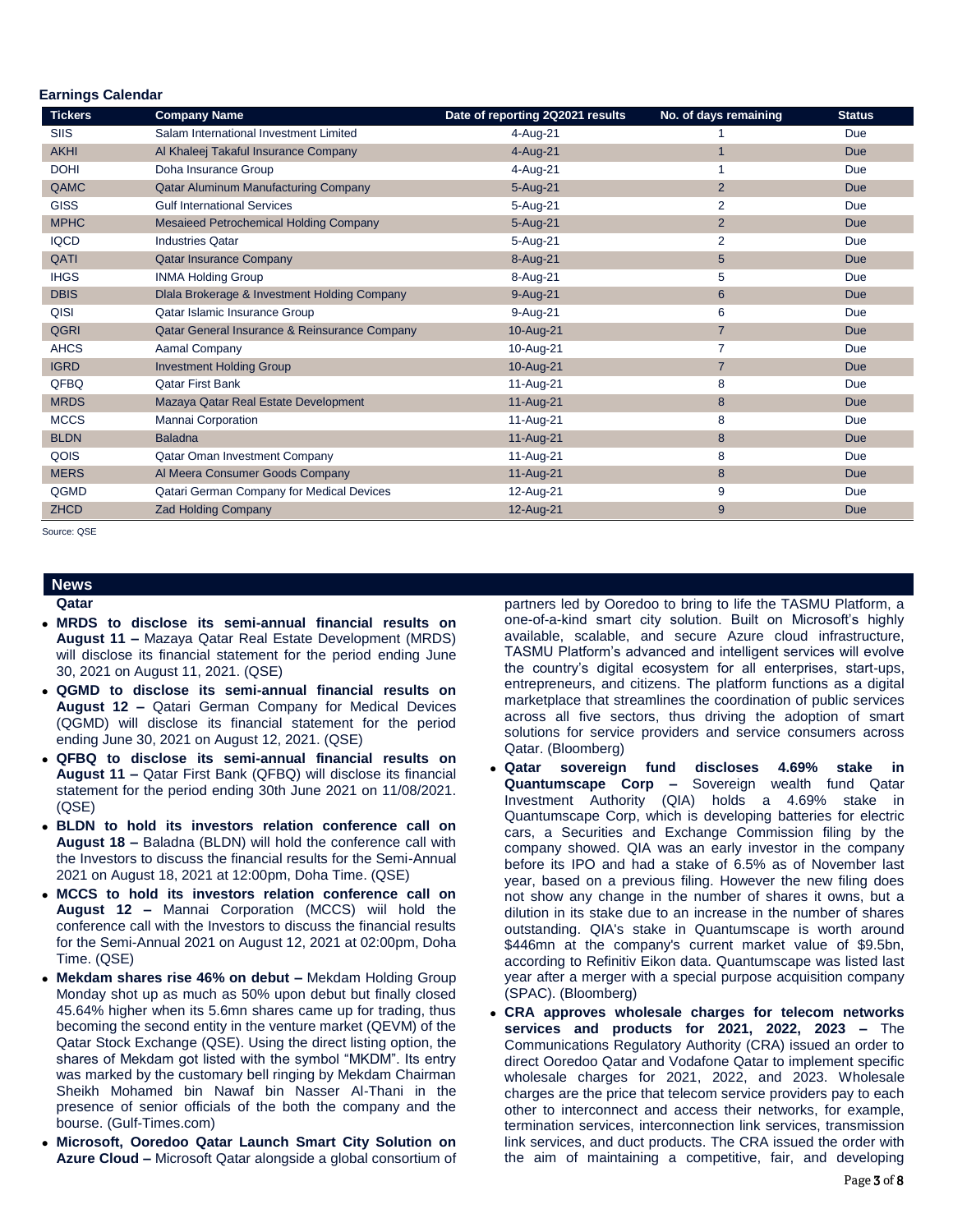telecom sector in Qatar. Under this order, the telecom service providers started implementing the set wholesale charges from June 1, 2021. The CRA's order will remain in effect until the CRA issues another order amending the wholesale charges. The new charges supersede the previous ones and are applicable for telecom service providers' Reference Offers approved by the CRA. (Gulf-Times.com)

- **Qatar Tanker Tracker: Exports at 3-month low as condensates dip –** Qatar's oil exports slipped to a 3-month low in July due to a sharp decline in condensate shipments, coupled with a plunge in flows to India. Total observed crude and condensate exports dropped to 892k barrels per day last month, the lowest since April. That compared with a revised 999k b/d in June, when flows hit an eight-month high, according to tankertracking data compiled by Bloomberg. Condensates exports, which emerge from Ras Laffan, dropped by 26% to 247k b/d, the lowest since February; crude exports slipped by 3% to 645k b/d. Exports to India more than halved to 32k b/d, while flows to South Korea shrank by 35% to 129k b/d; destinations of about 118k b/d are still unknown. (Bloomberg)
- **QMC launches new platform for Shura Council candidates –** The Media Support Committee for the Shura Council Elections of Qatar Media Corporation (QMC) has launched a new website https://shuraelections.gov.qa that allows candidates to appear in the media through multiple media platforms with fair and equal opportunities; aiming at assisting candidates wishing to nominate themselves for the membership in the upcoming Shura Council to present themselves and their programs to the electorate in the electoral districts through Qatar Media Corporation. The new website will provide a number of services including personal photography, filming an introductory video for the candidate and his electoral program, audio recording, graphic design, a television interview and a radio interview. (Gulf-Times.com)
- **PTSC secures Gallaf Batch 3 deal in Qatar –** PTSC Mechanical & Construction (PTSC M&C) has signed a contract for Gallaf Batch 3 Project – EPCI05 (Package 5) with North Oil Company, a joint-venture between Qatar Petroleum and Total Energies. The contract signing ceremony was held online due to Covid-19 restrictions with the participation of senior representatives from all sides. Gallaf Batch 3 is the next developmental phase of the Al Shaheen oil field, Qatar's largest offshore oil field and one of the largest offshore oil fields in the world. The oil field is operated by North Oil Company. The EPCI05 package is part of the Gallaf Batch 3 Project including two wellhead platforms with a total weight up to 19,000 tons. PTSC M&C has been awarded the main EPCIC contract for Package 5, which involves detailed design, procurement, construction, pre-commissioning, commissioning, load-out, seafastening, transportation and installation, hook-up and offshore commissioning. All onshore works will be carried out at PTSC M&C's fabrication yard in Vung Tau City, southern of Vietnam. This contract will take three years to complete. (Bloomberg)
- **Doha Metro to operate on August 6 –** Qatar Railways Company (Qatar Rail) has announced the operation of Doha Metro services on August 6 (Friday) from 2pm to 11.59pm to support the movement of people during the temporary road closure along the Corniche between August 6 and 10. Metro services will be suspended again on two Fridays (August 13 and 20) to allow for system upgrades to take place, a tweet explained. (Gulf-Times.com)
- **FIFA Arab Cup Qatar 2021 tickets to go on sale today –** FIFA Arab Cup Qatar 2021 tickets will go on sale on Tuesday, the Supreme Committee for Delivery and Legacy (SC) has announced. The first FIFA pan-Arab football tournament, featuring 16 teams from across the Arab world, is scheduled

from November 30 to December 18, 2021. Starting at 12noon today, Visa cardholders will have an exclusive opportunity to apply for tickets via FIFA.com during the Visa Presale for the FIFA Arab Cup Qatar 2021, it was explained in a SC statement yesterday. (Gulf-Times.com)

- **Qatar Airways, RwandAir new partnership gives customers access to 160+ destinations in combined networks –** Qatar Airways new partnership with Rwanda's flag carrier, RwandAir will leverage its global network, increase access to African destinations, and integrate respective loyalty programs' benefits. As a part of the strategic partnership, the extensive interline agreement will give customers access to the networks of both airlines, providing a seamless travel experience and enhanced customer service including in the frequent flyers programs. Customers can pick and choose from more than 160 destinations in the combined networks of both airlines, which are connected via their home hubs of Doha and Kigali. This latest agreement follows the airlines' recent loyalty partnerships announcement, giving RwandAir Dream Miles and Qatar Airways Privilege Club loyalty members, access to each other's destinations with the opportunity to 'earn and burn' points across their reciprocal route networks. (Gulf-Times.com)
- **Stunning Al Bayt Stadium to hold FIFA Arab Cup Qatar 2021 opening match –** The FIFA Arab Cup Qatar 2021 will be hosted in six striking stadiums and will offer fans the chance to attend more than one match per day during the group stage, while getting a glimpse of what to expect one year later at the FIFA World Cup Qatar 2022. During the first FIFA pan-Arab football tournament, spectators and competitors alike will experience the welcoming hospitality of Qatar as 16 teams from across the Arab world take the pitch between Tuesday, 30 November and Saturday, 18 December 2021. (Peninsula Qatar)
- **Phase 4 of lifting Covid restrictions in September likely –** The fourth phase of lifting Covid-19 restrictions could start by September if the situation continued to improve and remained under control, Hamad General Hospital's medical director Dr Yousef Al-Maslamani told Qatar TV yesterday. "It was decided to delay the fourth phase and continue with the ongoing third phase during August due to the recent increase in the numbers of new cases of infection," he pointed out. "The number of Covid-19 cases in the community had remained low and stable until eight days after the Eid holidays but they started to climb soon with more than 100 infections per day," Dr Al-Maslamani recalled. (Gulf-Times.com)

## **International**

- **Resilient factories battling with delays, rising costs –** Factories across the world are suffering from supply bottlenecks which sent prices skyrocketing in July, while a new wave of coronavirus infections in Asia demonstrated the fragile nature of the global recovery. Business surveys on Monday highlighted the divergence in the global economy on the pace of recovery from the pandemic, which led the International Monetary Fund to downgrade this year's growth forecast for emerging Asia. Although manufacturers largely remained open throughout lockdowns, the loosening of some restrictions designed to limit infections has driven a flurry of demand - but factories are suffering from staff shortages and supply chain problems. Eurozone and British manufacturing continued to expand at a blistering pace in July as the reopening of economies led to soaring demand, as it did in export powerhouses Japan and South Korea. However, growth in Chinese factory activity slipped sharply. (Reuters)
- **US manufacturing growth cooling; bottlenecks starting to abate –** US manufacturing activity grew at a slower pace in July for the second straight month as raw material shortages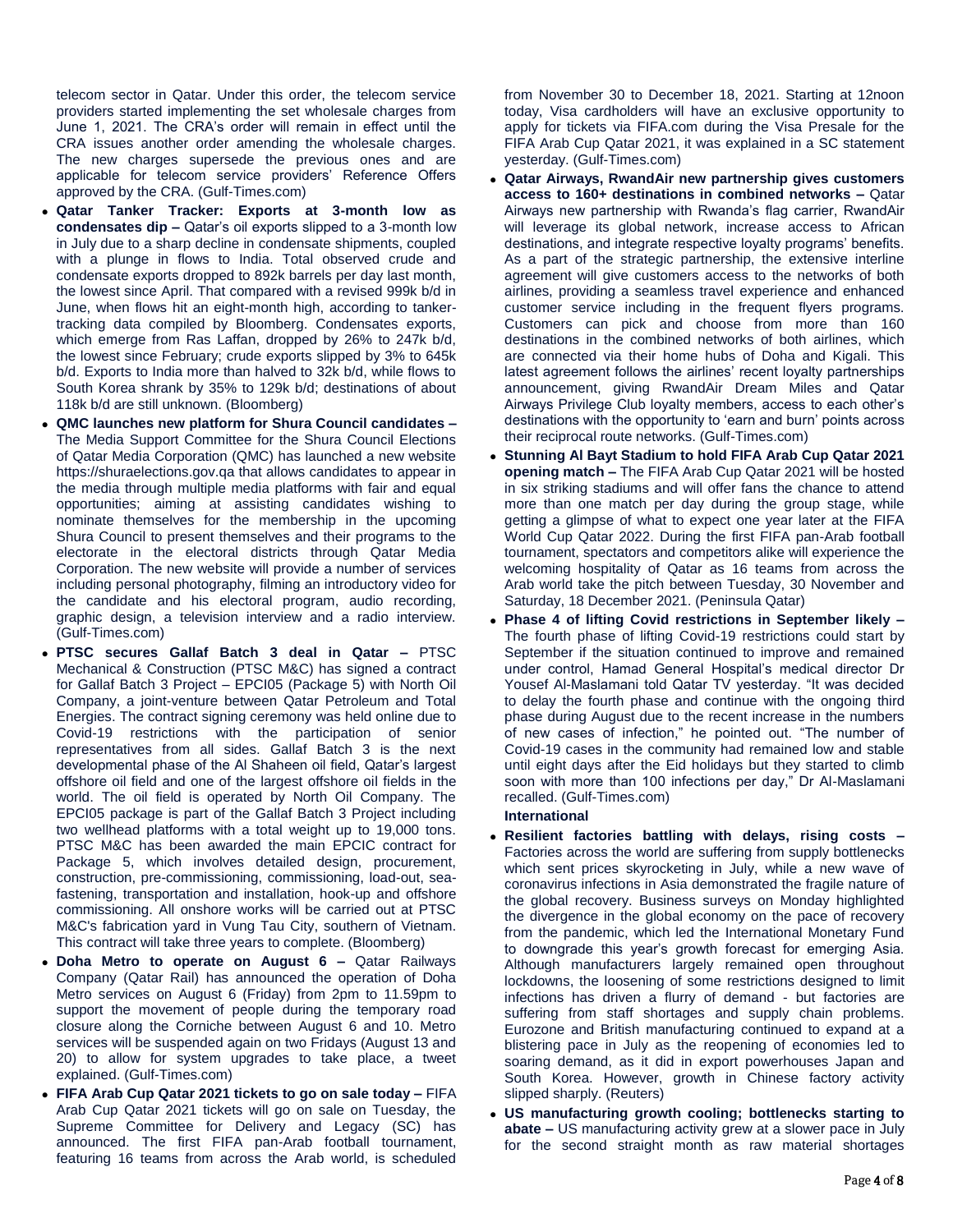persisted, though there are signs of some easing in supplychain bottlenecks. The survey from the Institute for Supply Management (ISM) on Monday showed a measure of prices paid by manufactures fell by the most in 16 months, while the supplier deliveries index retreated further from a 47-year high touched in May. Timothy Fiore, Chair of ISM's manufacturing business survey committee, noted that "supply and demand dynamics appear to be moving closer to equilibrium for the first time in many months." Part of that could be because spending is rotating back to services from goods. "Manufacturing is slowing from unsustainable boom to sustainable strength," said Chris Low, chief economist at FHN Financial in New York. "Moderation in supplier deliveries and prices paid indicate bottlenecks are alleviating, but both remain high enough to indicate supply-side problems persist. Still, from a markets and policy perspective, progress is important." The ISM's index of national factory activity fell to 59.5 last month, the lowest reading since January, from 60.6 in June. A reading above 50 indicates expansion in manufacturing, which accounts for 11.9% of the US economy. Economists polled by Reuters had forecast the index would be little changed at 60.9. (Reuters)

- **ISM: US manufacturing sector growth slowing –** US manufacturing continued to grow in July, though the pace slowed for the second straight month as spending rotates back to services from goods and shortages of raw materials persist. The Institute for Supply Management (ISM) said on Monday its index of national factory activity fell to 59.5 last month, the lowest reading since January, from 60.6 in June. A reading above 50 indicates expansion in manufacturing, which accounts for 11.9% of the US economy. Economists polled by Reuters had forecast the index little changed at 60.9. Nearly half of the population has been fully vaccinated against COVID-19, allowing Americans to travel, frequent restaurants, visit casinos and attend sporting events among services-related activities that were curbed early in the pandemic. Government data last week showed spending on services accelerated sharply in the second quarter, helping to lift the level of gross domestic product above its peak in the fourth quarter of 2019. Though spending on goods remains strong, the pace is cooling because of the back in vogue services as well as shortages of long-lasting manufactured goods such as motor vehicles and some household appliances. A global shortage of semiconductors is weighing on the production of motor vehicles. The ISM survey's forward-looking new orders sub-index fell to a reading of 64.9 last month from 66.0 in June. That was the second straight monthly decline. But with inventories at factories remaining lean and business warehouses almost empty, the moderation in new orders growth is likely to reverse or remain minimal. (Reuters)
- **US construction spending inches higher in June –** US construction spending rose by 0.1% in June, the Commerce Department said on Monday, as an increase in private projects was offset by a fall in public sector building. Construction spending, which accounts for less than 4% of US gross domestic product, increased by 8.2% on a YoY basis in June after falling 0.2% in May, data showed. Economists polled by Reuters had forecast construction spending rising by 0.4% in June. Spending on private construction projects climbed 0.4%, with outlays on residential projects increasing 1.1%. Singlefamily homebuilding spending surged 1.8%, after outlays on residential projects rose 0.3% in May. The government reported last week that residential spending contracted in the second quarter, weighed down by lower broker commissions and other ownership transfer costs because of a decline in home sales. Although demand for housing remains robust, a rise in the cost of building materials, especially framing lumber, are constraining builders' ability to ramp up construction and close an inventory

gap, driving up home prices and crimping sales. Investment in private non-residential construction like gas and oil well drilling fell 0.7% in June. Business spending on non-residential structures fell in the second quarter led by declines in commercial and healthcare structures. Private construction outlays was unchanged in May. Spending on public construction projects dropped 1.2% in June, after declining 0.8% in May. (Reuters)

- **NIESR forecasts: UK inflation to hit 3.9% in early 2022 –** British consumer price inflation will reach 3.9% early next year, almost double the Bank of England's target, but should fall back to 2% the year after if the BoE begins to raise interest rates, a leading think tank forecast on Monday. The National Institute of Economic and Social Research (NIESR) also revised up its growth forecast for 2021 by 1.1 percentage points to 6.8% broadly in with the most recent forecasts from the BoE and the International Monetary Fund. After suffering its biggest economic slump in over 300 years in 2020 due to the coronavirus pandemic, Britain's economy has been recovering rapidly this year. But a sharp rise in oil prices and bottlenecks in supply chains have pushed up inflation in Britain and most other Western economies, with NIESR's forecast suggesting British inflation is on course to hit its highest since late 2011. The BoE's Monetary Policy Committee should emphasize that policy tightening would be gradual, to avoid a sudden tightening of financing conditions that could derail recovery, she added. Unemployment was likely to rise by 150,000 to 5.4% of the workforce after the government's furlough program stopped at the end of September, NIESR said. (Reuters)
- **PMI: Eurozone factory growth raced in July despite raw material shortages –** Manufacturing activity across the euro zone continued to expand at a blistering pace in July as the reopening of the economy led to rocketing demand, but supply bottlenecks sent input costs soaring, a survey showed on Monday. The upbeat survey follows official data on Friday which showed the bloc's economy grew faster than expected in the second quarter, pulling out of a recession caused by the COVID-19 pandemic as curbs to stop the virus were eased. Although factories largely remained open throughout pandemic lockdowns the loosening of restrictions designed to quell the spread of coronavirus infections has driven a flurry of demand. IHS Markit's final manufacturing Purchasing Managers' Index (PMI) dipped to 62.8 in July from June's record high of 63.4 but was above an initial 62.6 "flash" estimate. An index measuring output, which feeds into a composite PMI due on Wednesday and seen as a good guide to economic health, fell from June's 62.6 to 61.1. Anything above 50 indicates growth. (Reuters)
- **PMI: German factories humming, supply shortages constrain growth –** Faster growth in new orders and employment boosted Germany's manufacturing sector in July, when an expansion gained pace after briefly losing momentum in May, a survey showed. IHS Markit's final Purchasing Managers' Index (PMI) for manufacturing, which accounts for about a fifth of the economy, rose to 65.9 in July from 65.1 in June. The July reading was the third highest since the survey began in 1996. The industrial sector in Europe's largest economy has been humming along during the pandemic almost undisturbed by COVID-19 restrictions and helped by generous state support measures. High demand from abroad has led to filled order books, but supply shortages for semiconductors and other intermediate goods have been holding back production. Indices on input and output prices both rose faster, with input price inflation accelerating to a new survey record high. The cost pressures are feeding through to consumer prices. Germany's annual consumer price inflation accelerated by more than expected to hit a 13-year high in July, leading services sector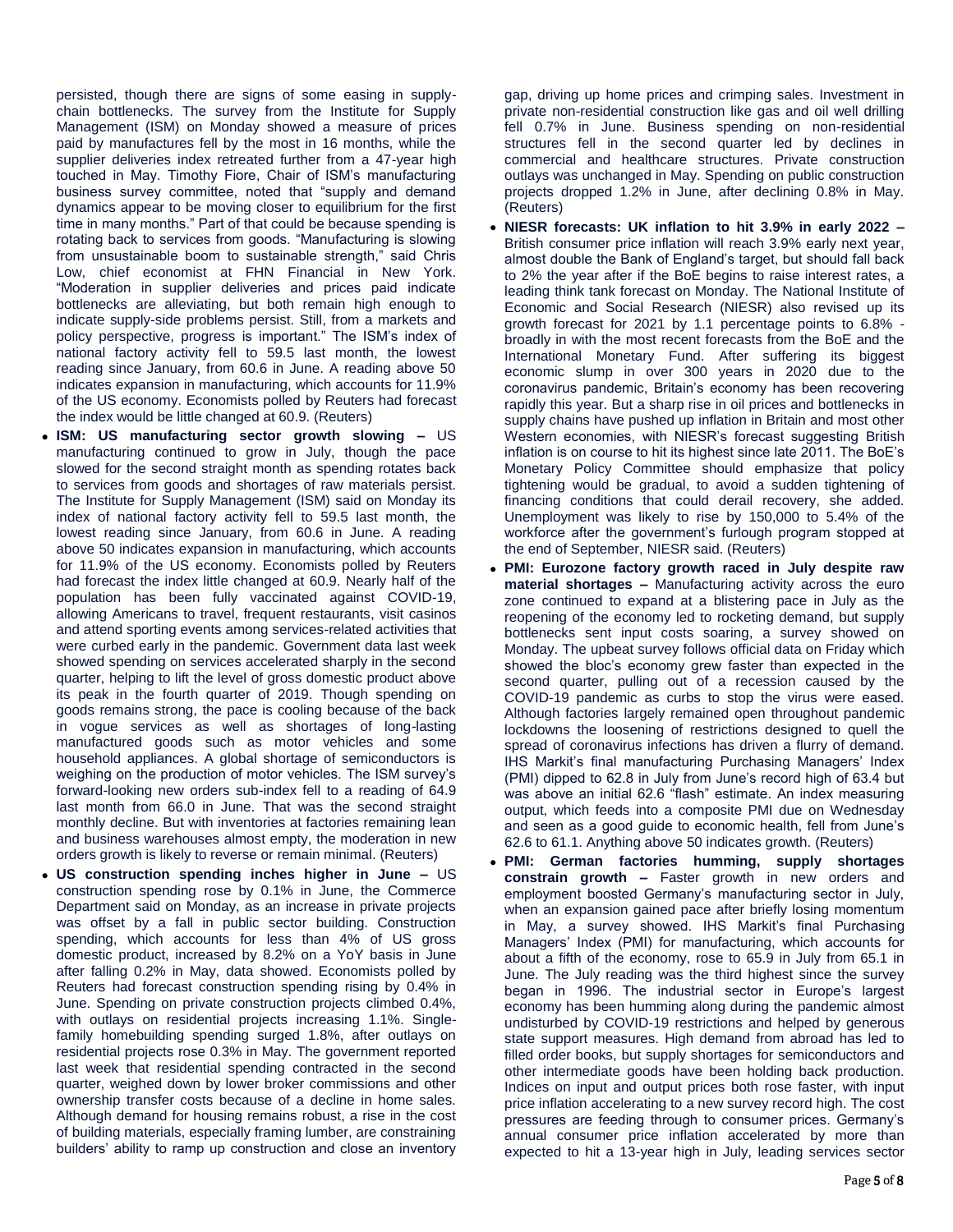trade union Verdi to immediately demand "strong wage increases". (Reuters)

- **Tokyo core consumer prices marks 1st annual rise in a year –** Core consumer prices in Tokyo marked their first annual increase in a year in July, data showed on Tuesday, heightening the chance nationwide inflation will perk up in coming months on rising energy costs and a rebound in domestic demand. The core consumer price index (CPI) for Japan's capital, which includes oil products but excludes fresh food prices, rose 0.1% in July from a year earlier, compared with a median market forecast for flat growth, government data showed. It was the first YoY increase since July last year, when the index rose 0.4%, the data showed. The rise in the Tokyo index, which is considered a leading indicator of nationwide price trends, was driven largely by increases in gasoline and electricity bills reflecting higher crude oil costs. But prices of household appliances and amusement park fees also rose, due partly to the base effect of last year's slump caused by the coronavirus pandemic, the data showed. Years of heavy money printing has failed to fire up inflation to the Bank of Japan's 2% target as weak consumption keeps companies from translating higher costs to households. Nationwide consumer inflation has barely risen even as other major economies, such as the US, begin to fret about the risk of too-high inflation as their economies reopen from pandemic-induced lockdowns. (Reuters)
- **Brazil posts \$7.4bn trade surplus in July, less than expected –** Brazil posted a \$7.4bn trade surplus in July, figures showed on Monday, less than the consensus forecast in a Reuters poll for a \$8.7bn surplus and down slightly from a \$7.6bn surplus in the same month last year. The overall surplus was narrower than all 10 economists in the Reuters poll had predicted and down from the previous month's record \$10.4bn surplus. Exports in July totaled \$25.5bn and imports were \$18.1bn, the ministry said, both sharply higher from a year ago. That brings the January-July surplus to \$44.1bn, up 49% from a \$29.9bn surplus from the same period a year ago. International trade is expected to be a net contributor to economic growth this year. The Economy Ministry last month revised up its 2021 trade surplus forecast to \$105.3bn, up 16% from its previous outlook of \$89.4bn previously. The ministry now expects 2021 exports of \$307.5bn, up 46.5% from last year, and imports to rise 27.3% from last year to \$202.2bn. (Reuters)
- **Economy Ministry: Brazil July exports total \$25.5bn, imports \$18.1bn –** Brazil posted a \$7.4bn trade surplus in July, figures showed on Monday, less than the consensus forecast in a Reuters poll for a \$8.7bn surplus and down slightly from a \$7.6bn surplus in the same month last year. Exports in July totaled \$25.5bn and imports were \$18.1bn, the ministry said, both sharply higher from a year ago. That brings the January-July surplus to \$44.1bn, up 49% from a \$29.9bn surplus from the same period a year ago. (Reuters)
- **IHS Markit: Brazil manufacturing PMI rises to 5-month high in July –** Growth in Brazil's manufacturing sector picked up in July to its fastest rate in five months, a survey of purchasing managers' activity showed on Monday, led by the strongest new orders this year and a record rate of input buying across the sector. Employment growth slowed, however, and input prices dipped to their lowest in a year although they remained strong by historical standards, IHS Markit data showed. IHS Markit's headline purchasing managers index (PMI) rose to 56.7 in July from 56.4 in June, the highest level since February. A reading above 50.0 marks expansion, while a reading below signifies contraction. The series was launched in 2006. According to IHS Markit, Brazilian manufacturers ramped up the pace of input and materials purchases in July to the fastest since the data series began in February, 2006. Expectations of strong demand and

growing COVID-19 vaccine coverage point to an encouraging outlook for the second half of the year, IHS Markit said. Brazil's Economy Ministry recently raised its 2021 economic growth forecast to 5.3% from 3.5%, and the central bank expects the industrial sector to expand by 6.6%. (Reuters)

- **Regional**
- **MENA hotel occupancy rates see some signs of recovery, says Colliers –** Hotel occupancy in the MENA region continues to improve, with 'controlled and consistent growth' key to recovery, said Colliers. "As we move through 2021, we begin to observe several markets build on recovery began in Q4 2020. Ongoing monitoring of the COVID-19 pandemic by government entities and other key touristic stakeholders has informed how markets open and close. While travel restrictions are easing, controlled and consistent growth is key to recovering, and in the future, improving on the hospitality performance in the key markets," Colliers said. In its August 2021 MENA Hotels monthly market forecast, the real estate consultancy firm said the emirate of Sharjah achieved a 4% per month average increase of occupancy over the last 12 months. (Zawya)
- **Tanker Tracker: Gulf OPEC boosts oil flows but not everyone can –** Saudi Arabia, Kuwait and the UAE, three core OPEC members, boosted crude shipments to multi-month highs in July, underscoring a return of their crude to an uncertain global market. Several other major suppliers didn't follow suit, despite a pact among producers allowing them to do so. Saudi shipments reached 6.4mn bpd , an increase of 640,000 from June and the highest since December, according to tankertracking data compiled by Bloomberg. Kuwait's daily loadings advanced by 276,000 barrels MoM, reaching the largest outflow since April 2020. The UAE put the most oil on tankers since August of last year. The OPECand allied producers are in the throes of boosting production with Brent crude trading near \$75 a barrel as inventories shrink. While some are adding output, there are questions about others' capacity to ramp up. (Bloomberg)
- **House prices may have bottomed in the Middle East, KAMCO says –** Prices for residential real estate in the sixmember GCC may have bottomed and total transaction value for the year is on track to eclipse 2019 levels, Kuwait's Kamco Investment said. "Dubai real estate witnessed opportunistic buying from investors, especially at the higher end of the apartment and villa market," Kamco said. "Saudi Arabia real estate prices recovered, driven by government support in the form of mortgage financing and housing initiatives." The GCC includes Saudi Arabia, Kuwait, the UAE, Qatar, Bahrain, and Oman. Transactions in the first half of 2021 reached \$64.9bn, compared to \$90.5bn for 2020 and \$96.5bn in 2019, the firm said. A higher average value per transaction in the first six months of the year, when compared to pre-pandemic levels of the first half of 2019, indicated "the investment appetite for attractively priced real estate," Kamco said. (Bloomberg)
- **Saudi CMA approves Emaar EC's \$756mn capital increase –** Saudi's Emaar the Economic City has had its capital increase approved by the kingdom's Capital Market Authority, it said in a statement to the Saudi Stock Exchange Tadawul. The company announced the proposed increase in May, to convert debt and owe SR2.833bn to the Saudi Public Investment Fund. (Zawya)
- **Saudi Arabia's June M3 money supply rises 9.1% from year ago –** Saudi Arabian Central Bank in Riyadh has published data on monetary aggregates for June on website. M2 money supply rises to 6.3% from year ago. M1 money supply rises to 8.2% from year ago. (Bloomberg)
- **Arabian Centres affirmed at BB+ by Fitch –** Arabian Centres's long-term issuer default rating was affirmed by Fitch at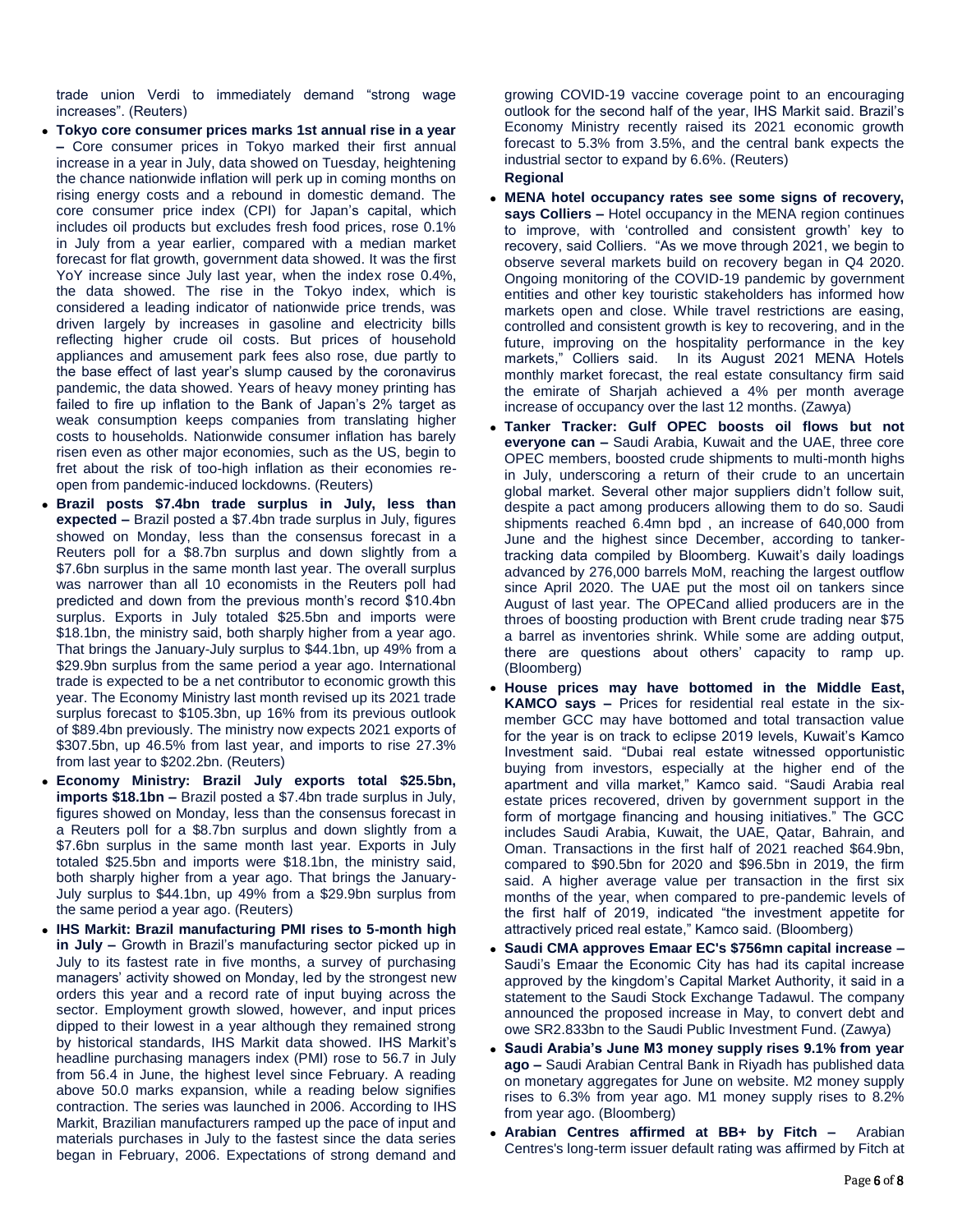BB+. Senior Unsecured Debt Rating was affirmed by Fitch at BB+. Outlook to remains negative. (Bloomberg)

- **BJAZ posts 51.5% YoY rise in net profit to SR251.2mn in 2Q2021 –** Bank AlJazira (BJAZ) recorded net profit of SR251.2mn in 2Q2021, an increase of 51.5% YoY. Total operating profit rose 4.9% YoY to SR828.4mn in 2Q2021. Total income for special commissions/investments fell 9.0% YoY to SR722.6mn in 2Q2021. Total assets stood at SR95.9bn at the end of June 30, 2021 as compared to SR91.9bn at the end of June 30, 2020. Loans and advances stood at SR56.9bn (+5.9% YoY), while Client's deposits stood at SR70.7bn (+11.0% YoY) at the end of June 30, 2021. EPS came in at SR0.7 in 6M2021 as compared to SR0.42 in 6M2020. (Tadawul)
- **Sources: Average Dubai crude oil price rises in July to \$72.903/bbl –** Middle East crude benchmark Dubai, as quoted by price-reporting agency S&P Global Platts, rose to an average of \$72.903 a barrel in July, trade sources said on Monday, the highest since October 2018. The monthly averages for June for Dubai and Oman as quoted by Platts are indicated in the table. Middle East producers set their monthly official selling prices at premiums or discount to these averages. Saudi Aramco changed the benchmark for setting its official selling prices to Asia starting from October 2018 to the average of Platts Dubai and DME Oman crude futures. (Zawya)
- **Abu Dhabi reduces new business set-up requirements by 71% –** The Abu Dhabi Department of Economic Development (ADDED) announced that the Abu Dhabi Government reduced the requirements for starting a new commercial business by 71%. In April 2021, a special task force, led by ADDED and launched as part of the department's Investor Journey Program, coordinated with more than 20 government entities and the private sector to achieve the reduction. Through several discussions led by ADDED, the Abu Dhabi Government identified and removed duplicate requirements and modified existing requirements to facilitate the process of starting a business while not compromising public safety and security. (Zawya)
- **Abu Dhabi's Aldar sells out exclusive land plots at Al Gurm waterfront –** Abu Dhabi's Aldar Properties has sold out land plots in the second phase of Al Gurm development, a luxurious beachfront community in the emirate. All 71 plots, available exclusively to UAE nationals, were sold with each ranging in size from 900 to 4,400 sqm, the developer said in a statement Monday on the Abu Dhabi Securities Exchange where its shares trade. (Zawya)
- **BDT Capital Partners, Mubadala complete acquisition of Culligan International –** BDT Capital Parnters and Abu Dhabi sovereign wealth fund Mubadala Investment Company and its asset management subsidiary Mubadala Capital, said on Monday they have completed an acquisition of water treatment company Culligan International. BDT Capital Partners has bought a majority interest in Culligan from Advent International and Centerbridge Partners in a deal first announced in May. Mubadala provided a significant capital commitment as an anchor partner in the transaction. Advent will also retain a minority stake in Culligan going forward. (Reuters)
- **Warba bank gets approval to issue up to \$500mn sukuk –** Warba Bank gets Kuwait central bank approval for issuance that's part of the lender's \$2bn sukuk program. (Bloomberg)
- **Oman adjusts electricity tariffs to ease burden on citizens –** Oman has adjusted its electricity tariffs structure to offer consumers on lower rates more supply, a government official said on Monday, following consumer complaints about steep summer bills. Household energy costs are sensitive in a country that recently saw protests over unemployment. The government

also wants to keep the public onside as the Gulf state's ruling sultan, who assumed power last year, continues to push through reforms to ease pressure on public finances in the debtburdened state. They include a value-added tax, introduced in April, and overhauling an expensive subsidies system. (Zawya)

- **Oman sells OM192mn 28-day bills at yield 0.642% –** Oman sold OM192mn of bills due Sep 1. The bills were sold at a price of 99.951, have a yield of 0.642% and will settle on Aug 4. (Bloomberg)
- **Non-oil sector set to fuel recovery for Bahrain –** Bahrain's non-oil sector is set to drive the nation's economic recovery this year, according to a new report. The Economy, Strategy and Finance Centre Gulf Economic Outlook (Q3 2021) said non-oil economic activities in the six-nation GCC have started to show signs of recovery on the strength of improved consumer and business confidence, and a positive oil outlook. Released by US-based research group The Conference Board's newlylaunched Gulf Centre in Kuwait, the report added that the ongoing high vaccination rate in the GCC will help in the turnaround. (Zawya)
- **Bahrain sells BHD70mn 91-day bills; bid-cover 1.12 –** Bahrain sold BHD70mn of bills due Nov 3. Investors offered to buy 1.12 times the amount of securities sold. The bills were sold at a price of 99.633, have a yield of 1.46% and will settle on Aug 4. (Bloomberg)